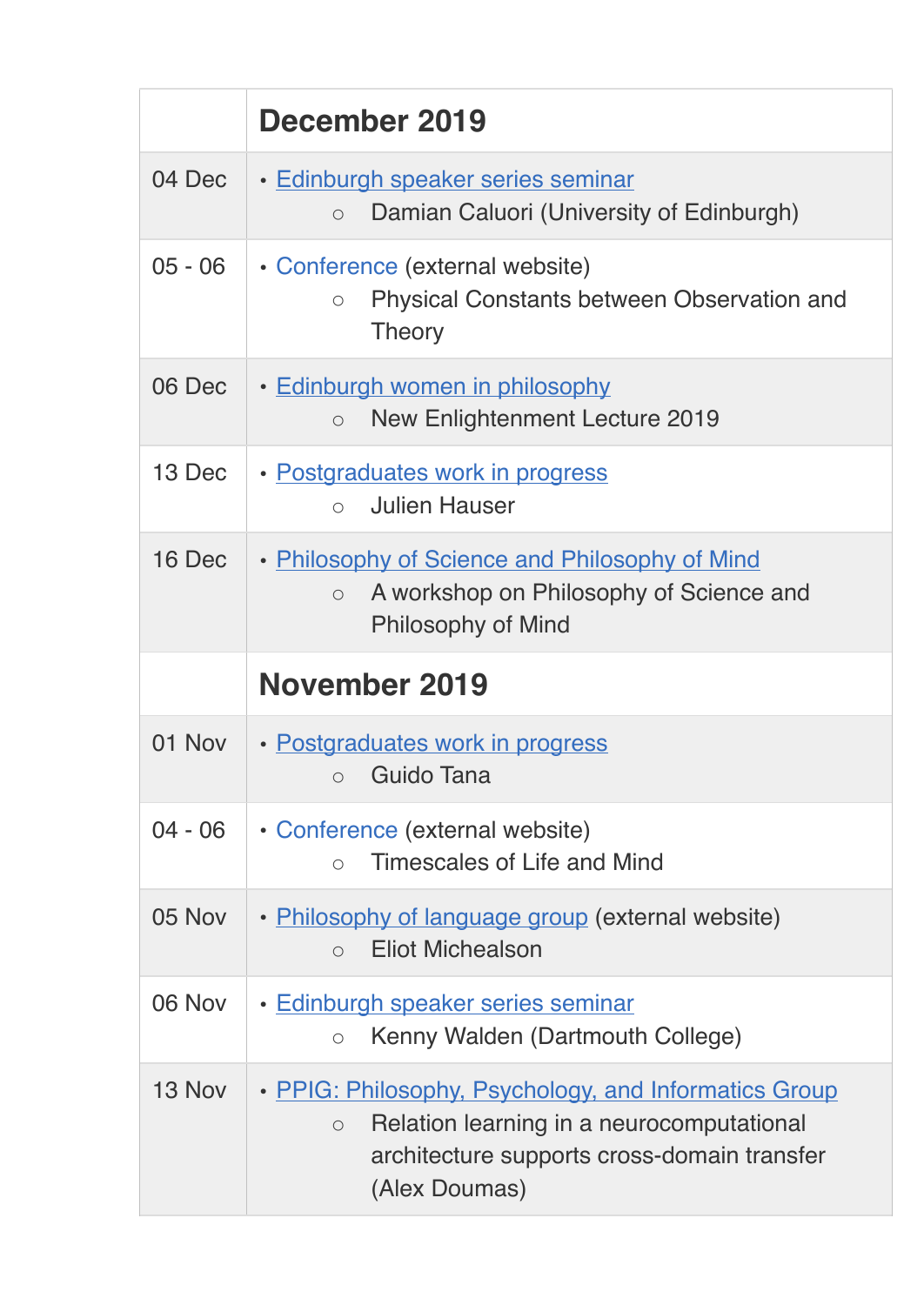| 15 Nov | • Postgraduates work in progress<br><b>Lilith Newton</b><br>$\bigcap$                                                                                                                              |
|--------|----------------------------------------------------------------------------------------------------------------------------------------------------------------------------------------------------|
| 19 Nov | • Philosophy of language group (external website)<br><b>Stephan Torre</b><br>$\bigcirc$                                                                                                            |
| 20 Nov | • PPIG: Philosophy, Psychology, and Informatics Group<br>Determining the future (Matthew Soteriou)<br>$\circ$                                                                                      |
| 29 Nov | <b>· Kant's Scots</b><br>Bi-annual workshop on Kant's philosophy<br>$\circ$<br>• Postgraduates work in progress<br>Conceptual Role Expressivism and Defective<br>$\circ$<br>Concepts (James Brown) |
|        | October 2019                                                                                                                                                                                       |
| 01 Oct | • Philosophy of language group (external website)<br><b>Imogen Dickie</b><br>$\circ$                                                                                                               |
| 09 Oct | • PPIG: Philosophy, Psychology, and Informatics Group<br>Varieties of conceptual change: the evolution of<br>$\circ$<br>colour concepts (Lieven Decock)                                            |
| 15 Oct | • Philosophy of language group (external website)<br><b>Hazel Pearson</b><br>$\circ$                                                                                                               |
| 16 Oct | Edinburgh speaker series seminar<br>Jo Wolff (University of Edinburgh)<br>$\circ$                                                                                                                  |
| 23 Oct |                                                                                                                                                                                                    |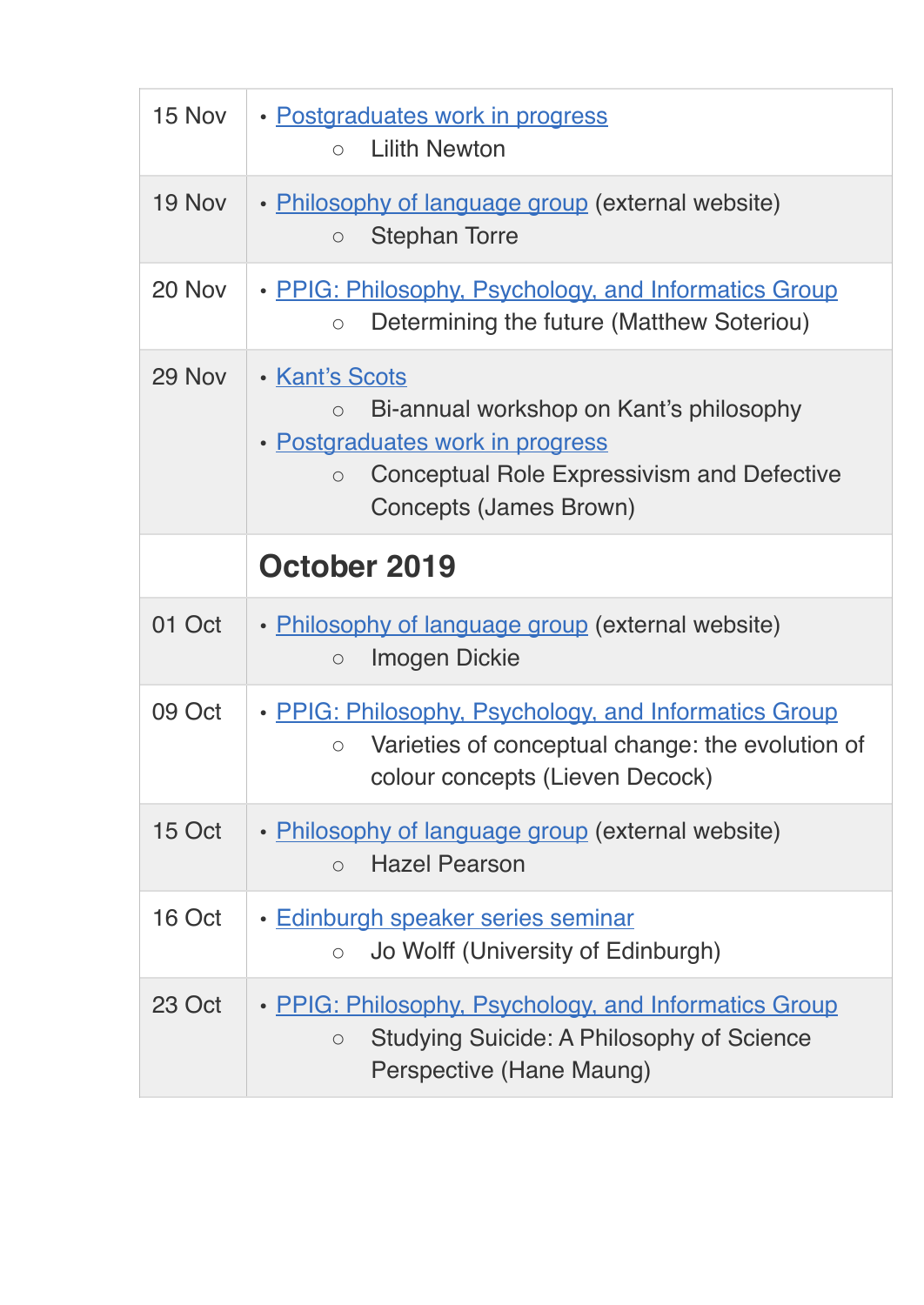| 30 Oct    | . The Nature of Knowledge Lecture<br>Knowledge and Power: Reflections on the<br>$\circ$<br>Politics of Knowledge in the 17th Century<br>(Daniel Garber)                                                           |
|-----------|-------------------------------------------------------------------------------------------------------------------------------------------------------------------------------------------------------------------|
|           | <b>September 2019</b>                                                                                                                                                                                             |
| 25 Sep    | · Edinburgh speaker series seminar<br>Jonathan Cottrell (University of Edinburgh)<br>$\circ$<br>• PPIG: Philosophy, Psychology, and Informatics Group<br>What does Taste Represent (Louise Richardson)<br>$\circ$ |
|           | <b>July 2019</b>                                                                                                                                                                                                  |
| 01 Jul    | • Drinking Coffee, Thinking Coffee<br>Why we like it<br>$\bigcirc$                                                                                                                                                |
| 08 Jul    | • Drinking Coffee, Thinking Coffee<br>Art<br>$\bigcirc$                                                                                                                                                           |
| 15 Jul    | • Drinking Coffee, Thinking Coffee<br>Time<br>$\bigcap$                                                                                                                                                           |
|           | <b>June 2019</b>                                                                                                                                                                                                  |
| 12 Jun    | • PPIG: Philosophy, Psychology, and Informatics Group<br>The Broken Window Transparency and Loss of<br>$\circ$<br>Self in Depersonalisation and Meditation (Anna<br>Ciaunica)                                     |
| $27 - 28$ | • Epistemic Closure and Transmission<br>Workshop on Epistemic Closure and<br>$\circ$<br>Transmission                                                                                                              |
|           | <b>May 2019</b>                                                                                                                                                                                                   |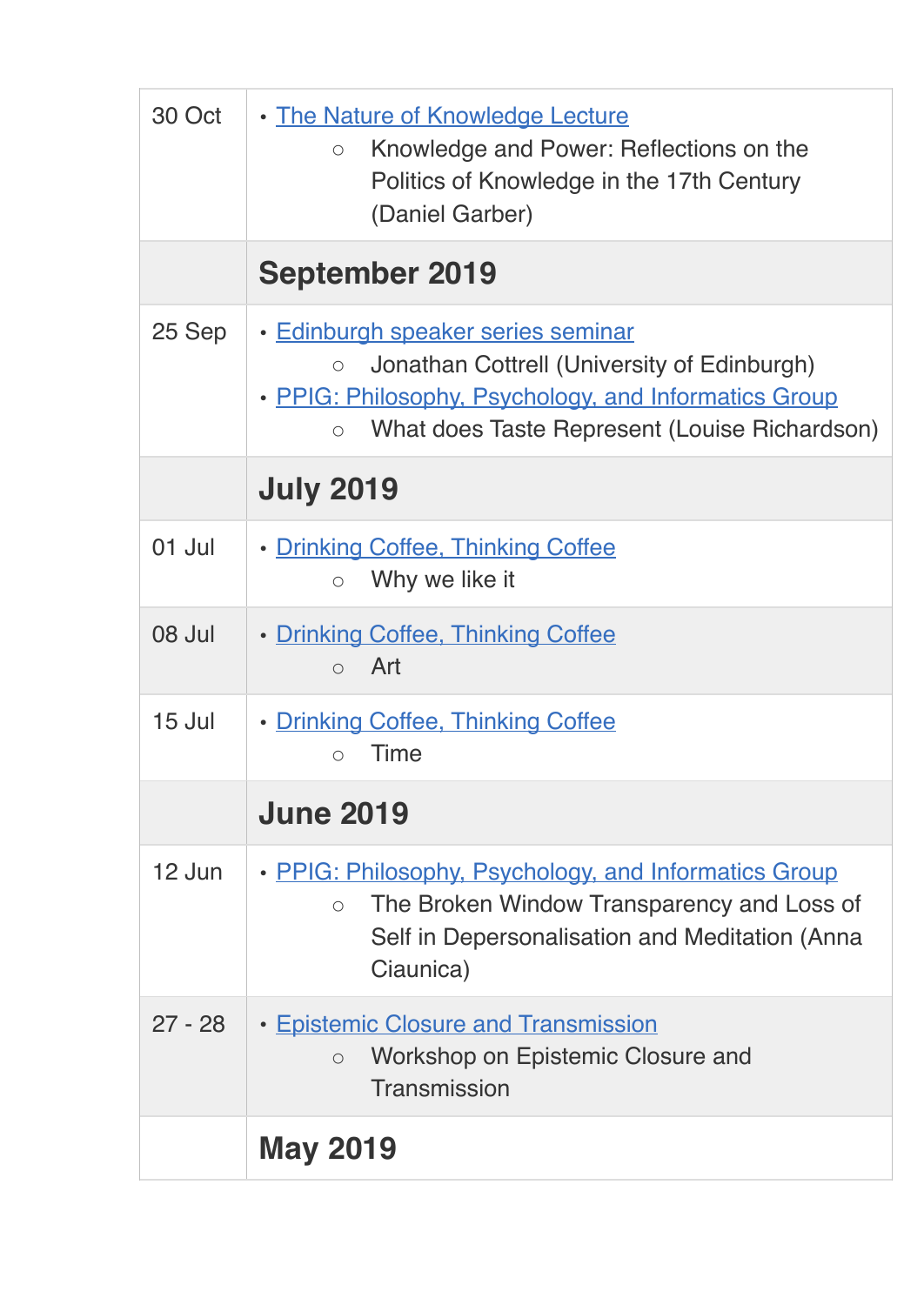| $06 - 07$ | • Ninth annual Edinburgh graduate epistemology<br>conference<br>Keynote speakers: Jason Baehr (Loyola<br>$\circ$<br>Marymount University) & Mona<br><b>Simion</b> (University of Glasgow) |
|-----------|-------------------------------------------------------------------------------------------------------------------------------------------------------------------------------------------|
| 08 May    | . Workshop on Philosophy and Education<br>Keynote speakers: Josh Forstenzer (Sheffield)<br>$\bigcirc$<br>& Dina Mendonça (Lisbon)                                                         |
| $09 - 10$ | • Beyond The Brain (external website)<br>Academic conference on reconceptualizing<br>$\circ$<br>mental disorders                                                                          |
| 15 May    | • PPIG: Philosophy, Psychology, and Informatics Group<br>Can the body tell its own tale? Phenomenology<br>$\circ$<br>of the body and interoception (Helena de<br>Preester)                |
| 17 May    | • Workshop on Kant's Philosophy<br>Kant and the Systematicity of Nature<br>$\bigcirc$                                                                                                     |
| 20 May    | • Eidyn Research Centre<br>In Defense of a Causal-Clustering Account of<br>$\circ$<br>the Cognitive Self (Rob Rupert)                                                                     |
| 30 May    | • PPIG: Philosophy, Psychology, and Informatics Group<br>Workshop: Mental Action and the<br>$\circ$<br><b>Phenomenology of Cognition</b>                                                  |
| 31 May    | <b>Andy Clark and Critics Conference (external website)</b>                                                                                                                               |
|           | <b>April 2019</b>                                                                                                                                                                         |
| 03 Apr    | · Visiting speaker seminar<br><b>Staff Seminar</b><br>$\circ$                                                                                                                             |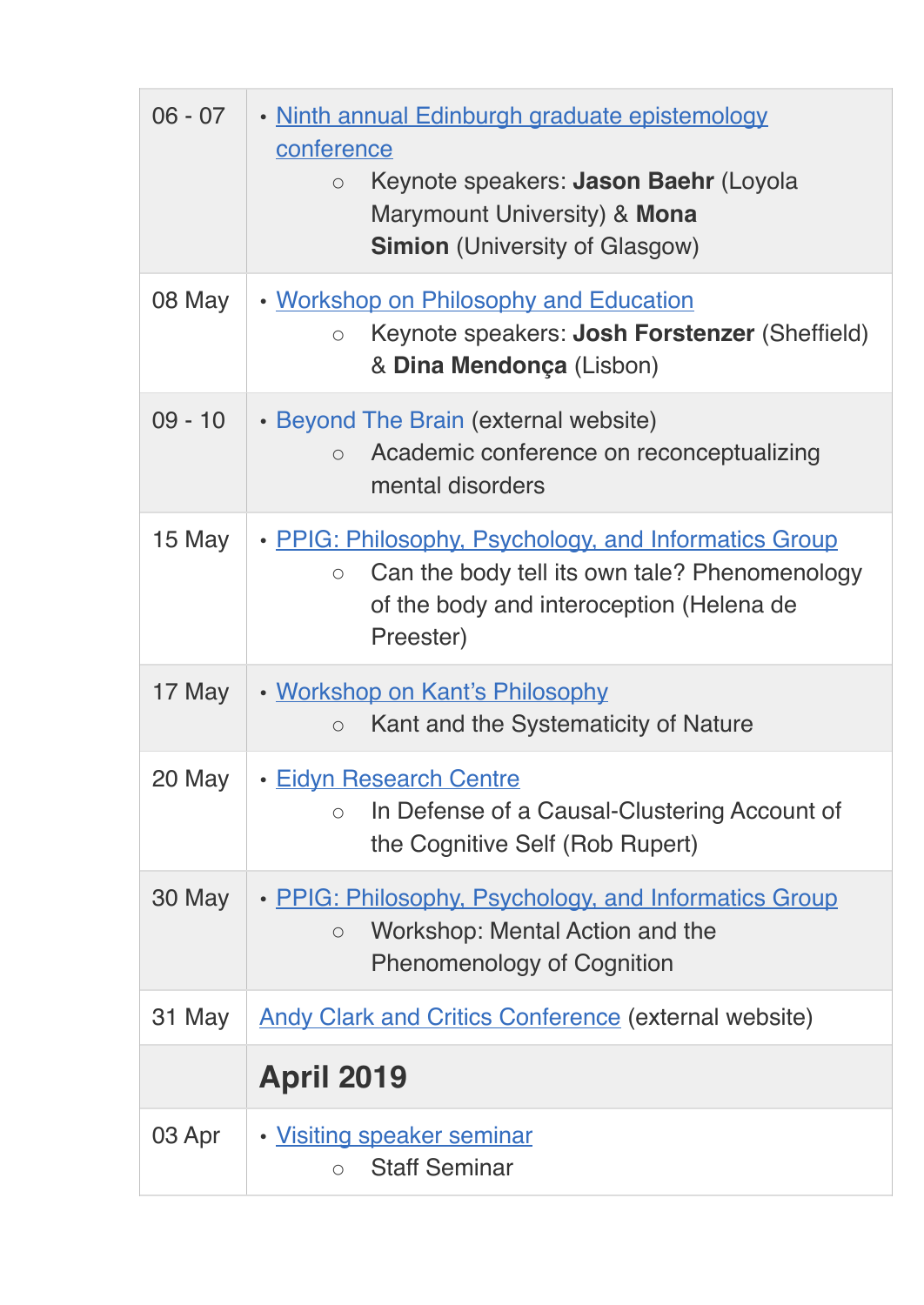| 18 Apr | · Edinburgh women in philosophy<br>Spring Workshop: Eastern Philosophy<br>$\circ$                                                                                                                                                                          |
|--------|------------------------------------------------------------------------------------------------------------------------------------------------------------------------------------------------------------------------------------------------------------|
|        | <b>March 2019</b>                                                                                                                                                                                                                                          |
| 01 Mar | • Postgraduates work in progress<br><b>Giles Howdle</b><br>$\bigcap$                                                                                                                                                                                       |
| 06 Mar | • PPIG: Philosophy, Psychology, and Informatics Group<br>Transformative embodiment and the self - Why<br>$\bigcirc$<br>you are and aren't your body (Miriam Kyselo)<br>· Visiting speaker seminar<br>Heather Widdows (University of Birmingham)<br>$\circ$ |
| 12 Mar | • Contemporary debates in philosophy of science<br><b>Orestis Palermos (University of Cardiff)</b><br>$\circ$                                                                                                                                              |
| 13 Mar | • Research seminar<br>Professor Martin Kusch, "'Anything Goes'?<br>$\bigcirc$<br><b>Feyerabend's Against Method Revisited"</b>                                                                                                                             |
| 15 Mar | • Postgraduates work in progress<br><b>Giles Howdle</b><br>$\circ$                                                                                                                                                                                         |
| 19 Mar | • Contemporary debates in philosophy of science<br><b>CANCELLED</b><br>$\Omega$                                                                                                                                                                            |
| 20 Mar | • PPIG: Philosophy, Psychology, and Informatics Group<br>The Unusual Suspects: the Role of Literature,<br>$\bigcirc$<br>Art and History in Cognitive Theory (Mike<br>Wheeler)                                                                              |
| 26 Mar | Contemporary debates in philosophy of science<br>Milena Ivanova (University of Cambridge)<br>$\bigcirc$                                                                                                                                                    |
| 27 Mar | • Visiting speaker seminar<br>Lisa Herzog (Technischen Universität München)<br>$\circ$                                                                                                                                                                     |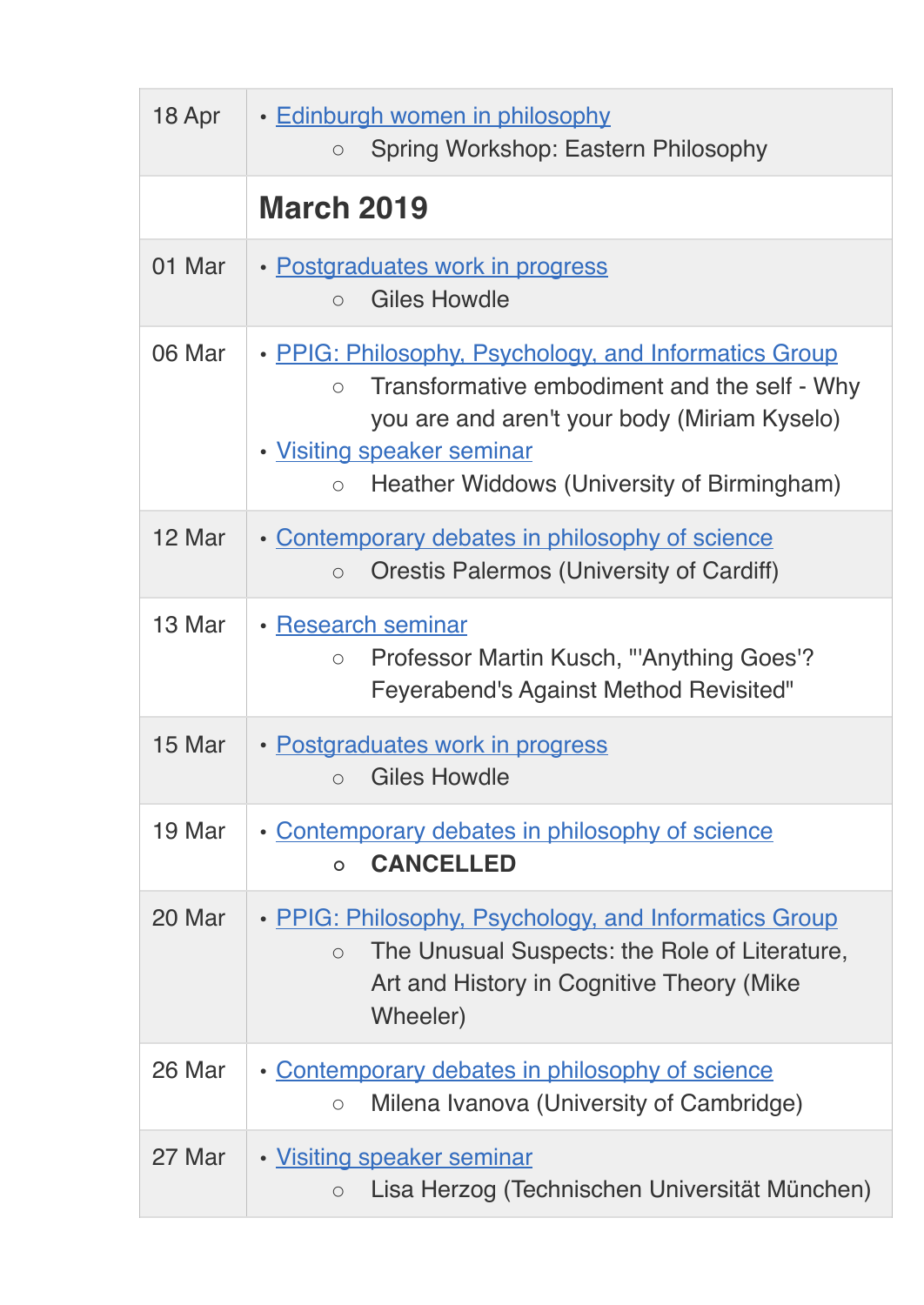| 29 Mar    | · Postgraduates work in progress<br>Changsheng Lai<br>$\circ$                                                                                                     |
|-----------|-------------------------------------------------------------------------------------------------------------------------------------------------------------------|
|           | <b>February 2019</b>                                                                                                                                              |
| 05 Feb    | • Contemporary debates in philosophy of science<br>Elselijn Kingma (University of Southampton)<br>$\circ$                                                         |
| 06 Feb    | · Visiting speaker seminar<br>David Liggins (University of Manchester)<br>$\circ$                                                                                 |
| 08 Feb    | • Postgraduates work in progress<br><b>Chad Stevenson</b><br>$\bigcap$                                                                                            |
| $11 - 12$ | • Perspectival Realism workshop (external website)<br>Cross-disciplinary perspectives on model-<br>$\circ$<br>independent searches                                |
| 13 Feb    | • PPIG: Philosophy, Psychology, and Informatics Group<br>Hearts and Minds: Hidden impacts on emotion<br>$\circ$<br>and cognition (Sarah Garkinkel)                |
| 15 Feb    | • Postgraduates work in progress<br>Nina Poth<br>$\bigcirc$                                                                                                       |
| 26 Feb    | • Contemporary debates in philosophy of science<br>Steve Brusatte (University of Edinburgh)<br>$\circ$                                                            |
| 27 Feb    | • PPIG: Philosophy, Psychology, and Informatics Group<br>Psychopathology, Interpersonal Experience, and<br>$\bigcirc$<br>the Sense of Reality (Matthew Ratcliffe) |
|           | <b>January 2019</b>                                                                                                                                               |
| 22 Jan    | • Contemporary debates in philosophy of science<br>Alisa Mandrigin (University of Stirling)<br>$\circ$                                                            |